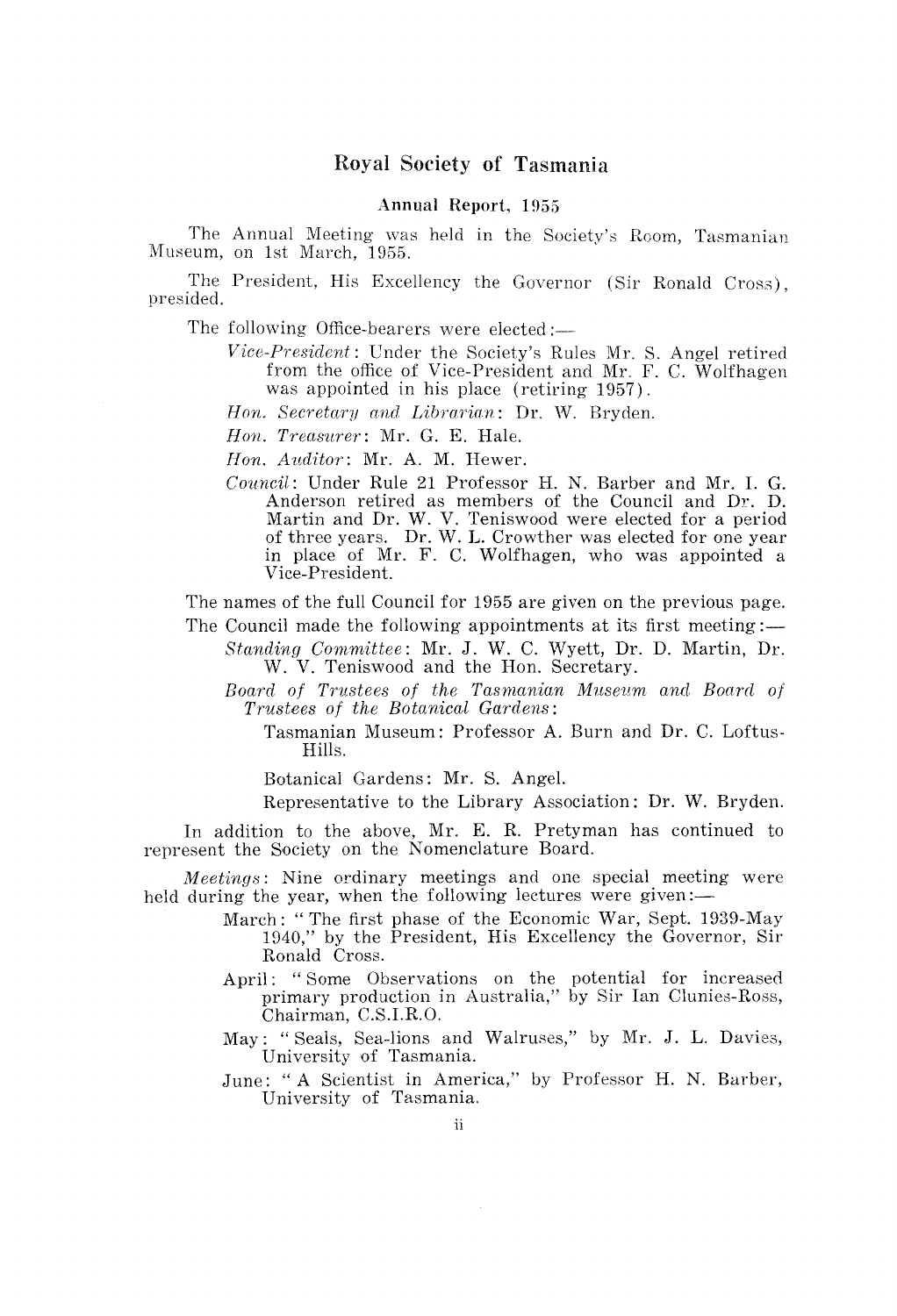#### ANNUAL REPORT

- July: "Radio Astronomy," by Dr. Grote Reber, Research Corporation, New York.
- August: "Desert Ecology," by Professor Went, Californian Institute of Technology, Pasadena, U.S.A.
- September: " Glimpses of the Philippines," by Mr. C. A. Holland, Department of Agriculture, Hobart.
	- Special Meeting: in association with the Australian Chemical Institute—" Chromatography", by Dr. R. L. M. Synge, F.R.S.
- October: "Development of Tasmanian Railways in the first great economic depression 1860-1875," by Mr. W. A. Townsley, University of Tasmania.
- November: " Rabbit Control in Tasmania, with special reference to the Compound 1080," by Mr. G. K. Meldrum, Department of Agriculture, Hobart.

*Library:* During the year 440 volumes were added to the Library in addition to a number of reports and pamphlets from British and Foreign Institutions and learned Societies. The number of institutions on the exchange list is now 303. The Library now consists of 30,510 volumes.

Membership: The Society consists of the following members:-

| Corresponding Members<br>Ordinary Members: |     |
|--------------------------------------------|-----|
| $Class A$<br>271                           |     |
| 168                                        |     |
|                                            | 439 |
|                                            | 31  |
|                                            | 18  |
|                                            |     |
|                                            |     |
|                                            |     |

During the year 33 names were removed from the list of Members owing to deaths, resignations, &c., and 51 new members were elected.

*Deaths:* The Council regrets having to record the deaths of the following members: Mrs. A. Dowling, Mr. F. X. de Bavay, Mr. F. W. Needham, Mr. D. M. Urquhart.

During the year the Council considered the whole question of membership of the Society. It was felt that many people in Tasmania who would enjoy the privilege of Royal Society membership were not listed among the members and an effort should be made to have them join.

At a General Meeting of the Society held during the year one of the members of the Council, Mr. J. W. C. Wyett, made this position known and appealed to all members to assist in bringing interested and qualified. persons into membership.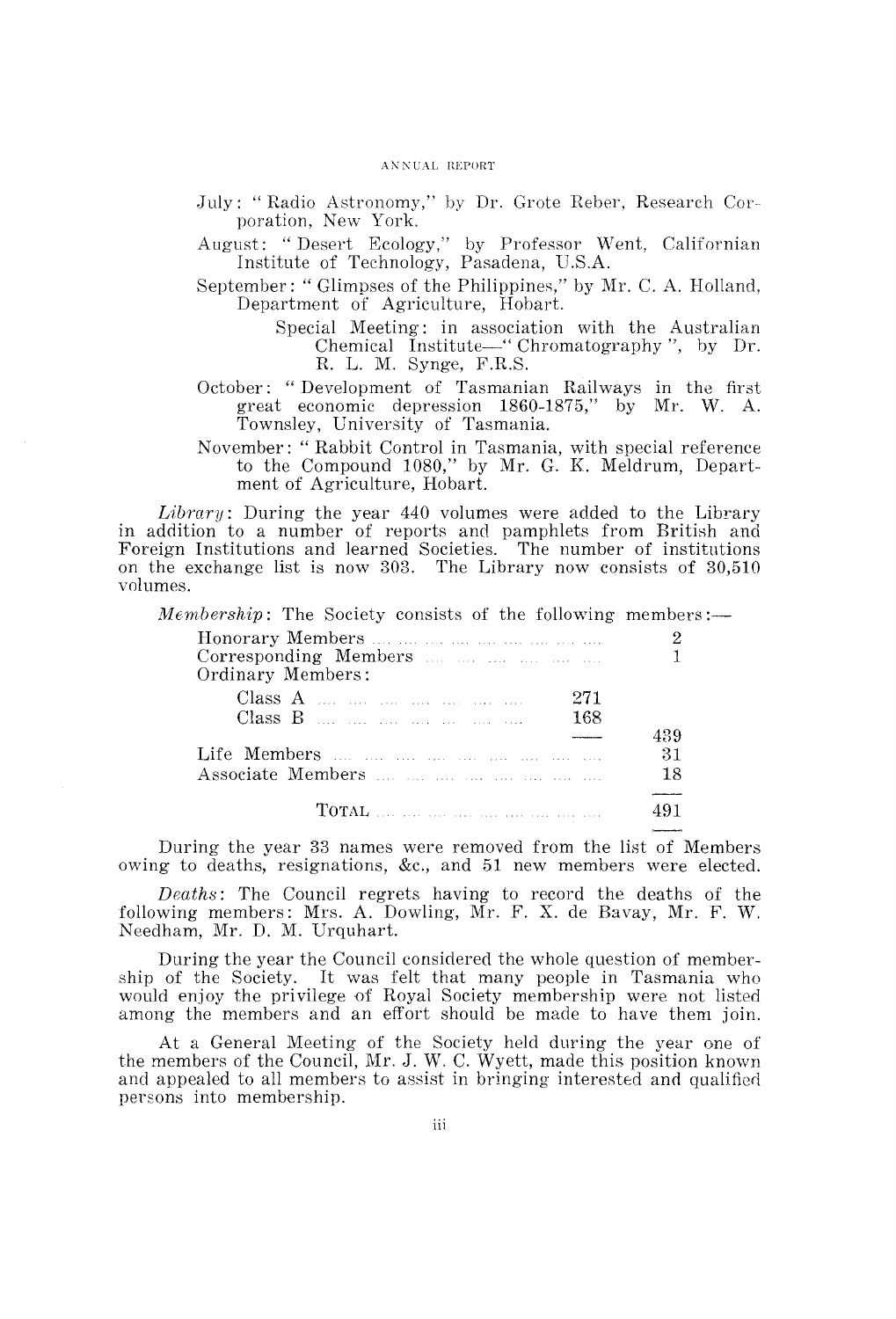#### ANNUAL REPORT

The Council feels that this question is not one for anyone year or for anyone person. If members would notify the Hon. Secretary or members of the Council of people who would be acceptable as members of the Society, the necessary approach could be made.

*A.* L. *M eston Memorial:* Some time ago a group of interested persons approached the Royal Society of Tasmania concerning a fitting memorial to commemorate the life and work of the late Mr. A. L. Meston. The Council referred the matter to the Nomenclature Board and asked that the Board consider giving Mr. Meston's name to some topographical feature in Tasmania. This has now been done and the lake at the headwaters of the Mersey River has been named" Lake Meston".

*Papers and Proceedings:* The Council is grateful to the Tasmanian Government for the amount of £550 provided as portion of cost of printing the Papers and Proceedings of the Royal Society.

The Council also would like to record its thanks for the help given by the University of Tasmania in providing a sum of money enabling the Society to publish certain works by members of the University staff in the Papers and Proceedings.

Rising costs have made it necessary for the Council to reconsider the whole question of printing the Papers. It is hoped that effective steps may be taken in the next twelve months to enable the Society to continue printing the Papers and Proceedings each year.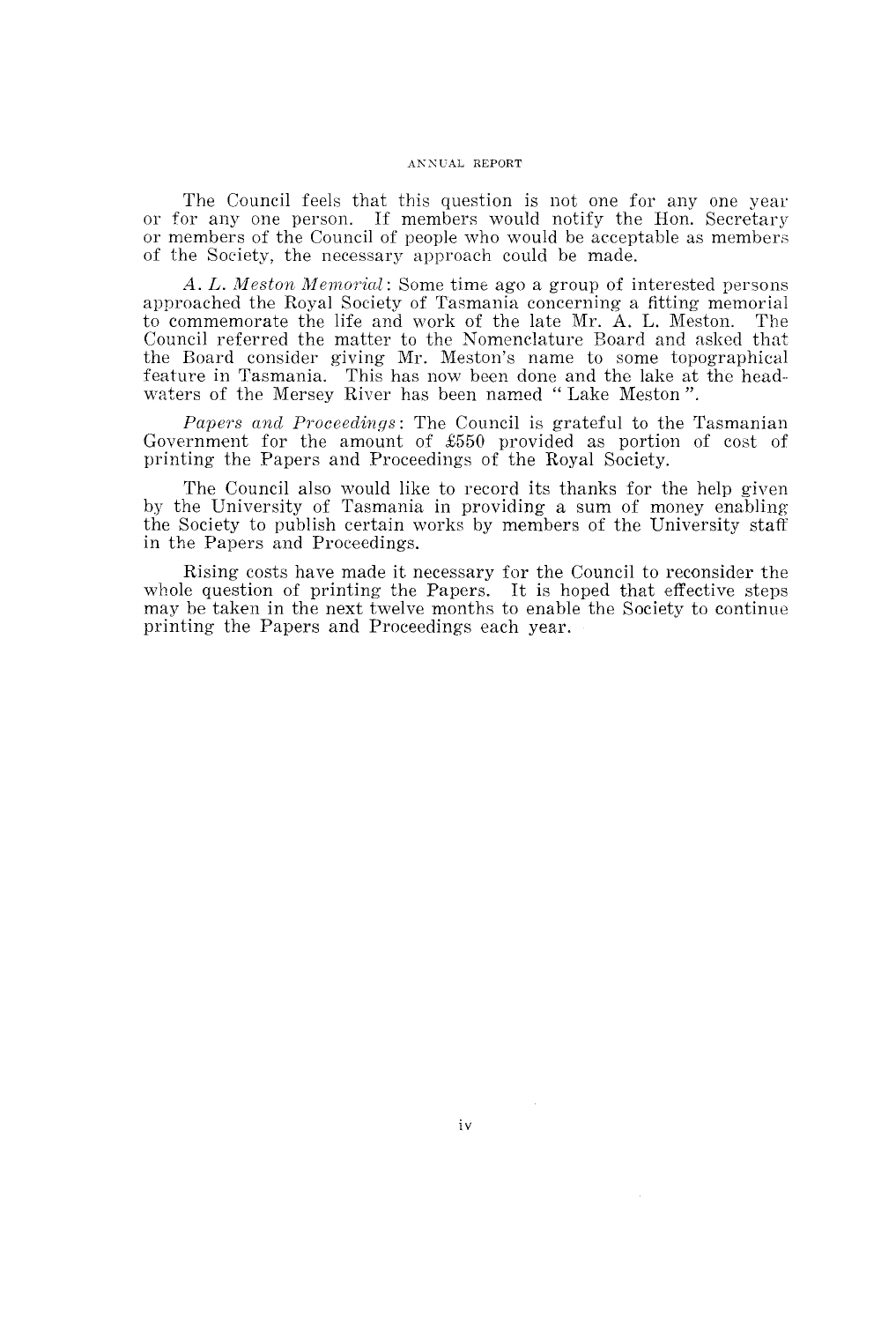# **Northern Branch**

#### Annual Report, 1955

At the Annual General Meeting of the Royal Society of Tasmania (Northern Branch), held at the Queen Victoria Museum on April 29th, 1955, the following were elected to the Council under the Rules of the Branch:

> Council Members: Mr. G. H. Stancombe (1955, 1956); Dr. C. Craig (1955, 1956).

Hon. Secretary/Treasurer: Mr. W. F. Ellis (1955).

The following retained their offices for the following year:-

Chairman: Mr. R. Smith (1955).

Vice-Chairman: Mr. K. R. Von Stieglitz (1955).

Council Members: Mr. G. H. Crawford (1955); Mr. E. Padman (1955) ; Mr. B. H. Travers (1955).

The members present expressed their appreciation of the work done by the retiring members of Council, Mr. G. Willing and Mr. J. Rex.

*Meetings:* During the year seven General Meetings and one special Meeting were held at which the following papers were read:-

> April 29th, 1955-" Sidelights and Sunlight on Nineteenth Century Buildings in Tasmania," by Mr. Roy Smith.

> May 23rd, 1955—" The Evolution of English Furniture, with special reference to Historical Influences," by Dr. E. Graeme Robertson.

> June 17th, 1955—" Some Results of Investigations into the Tasmanian Trout Fishery, with special reference to electrical fishing," by Dr. A. G. Nicholls.

> July 29th, 1955-" An Outline of Tasmanian Natural History," by Mr. M. S. R. Sharland.

> September 2nd, 1955-" A Scientist in America," by Professor H. N. Barber.

> September 26th, 1955-" Tin Deposits in Tasmania, with special reference to Mt. Bischoff and Aberfoyle," by Mr. Wm. Hart.

> November 28th, 1955-" The Growth of Local Government in Tasmania," by Mr. K. R. Von Stieglitz.

A special meeting in conjunction with the Adult Education Board was held on November 2nd, 1955, when Mr. Kenneth Townley spoke on " Dating the Past with radio-active isotopes ".

*Excursions:* The Northern Branch conducted four excursions to the following places of historic interest:-

> March 20th-" Everton" and "Harland Rise," led by Mr. K. R. Von Stieglitz.

> May 1st-Christ Church, Illawarra; St. Marys Church, Hagley; and" Culzean" at Westbury, led by Mr. Roy Smith.

> October 23rd-" Valleyfield," "Winton." and" St. Johnson," led by Mr. Hawley Stancombe.

> November 13th-Mt. Direction Semaphore Station, led by Mr. Gordon Willing.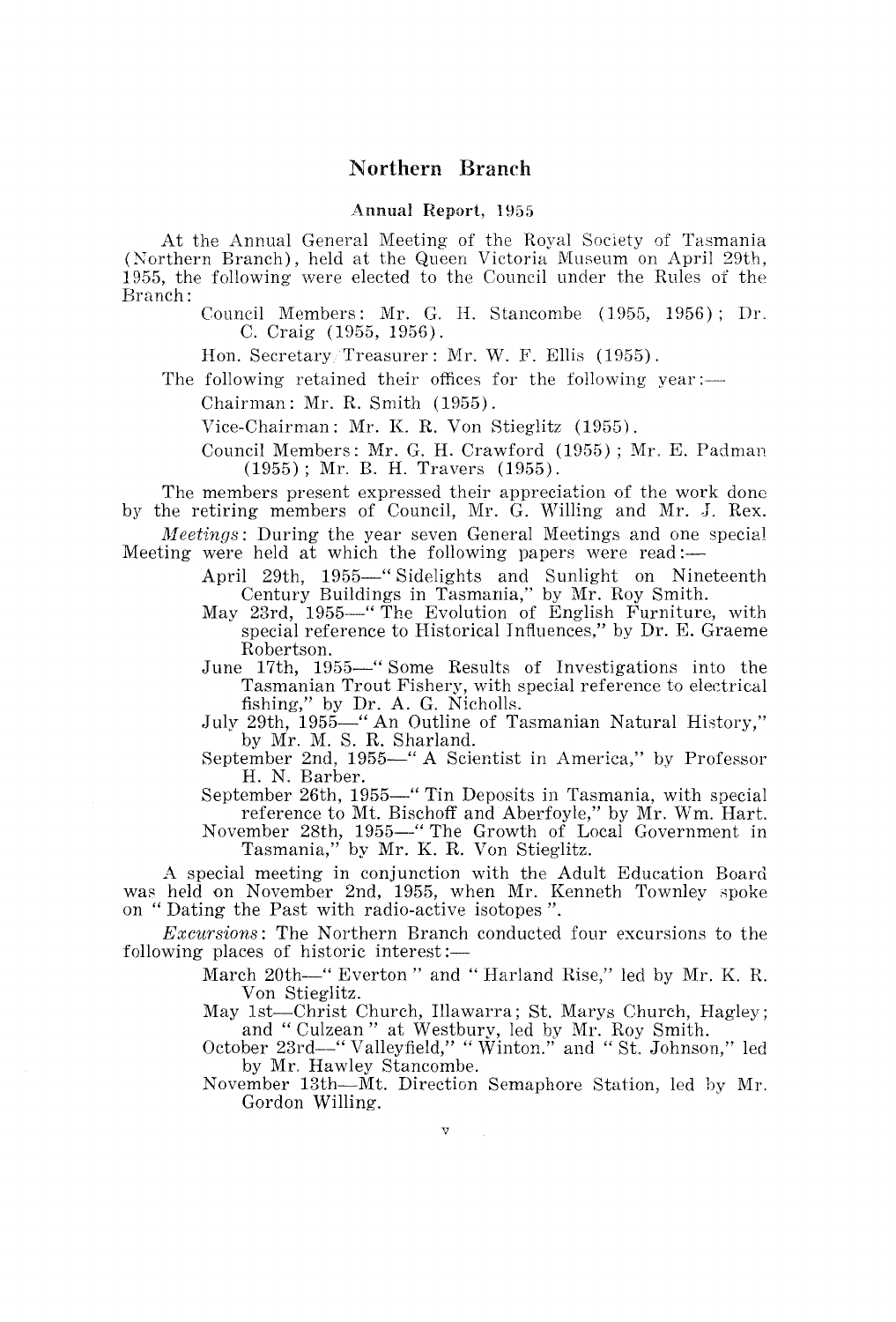#### ANNUAL REPORT-NORTHERN BRANCH

*Membership:* Sixteen members were elected during the year, the total Branch Membership now being: $-$ 

13 life members

- 139 ordinary members
- 12 associate members

*Library:* Four books were added to the Branch Library,

*Publications:* The edition of the" Penal Settlements of V.D.L.", by T. J. Lempriere, which was issued by the Branch, has been well received in Australia and a number of requests for copies have been received from institutions and retailers overseas. Although the wholesale and members' prices are almost at cost a substantial proportion of the initial expenditure has been recovered. It is hoped that Branch members will take advantage of the favourable price to distribute more copies locally.

The Council is at present considering the production of another similar publication.

*Public Relations:* The Branch has been represented by the Chairman or Hon. Secretary at a number of functions and active contact has been maintained with the General Council of the Society whose full co-operation and support we gratefully acknowledge.